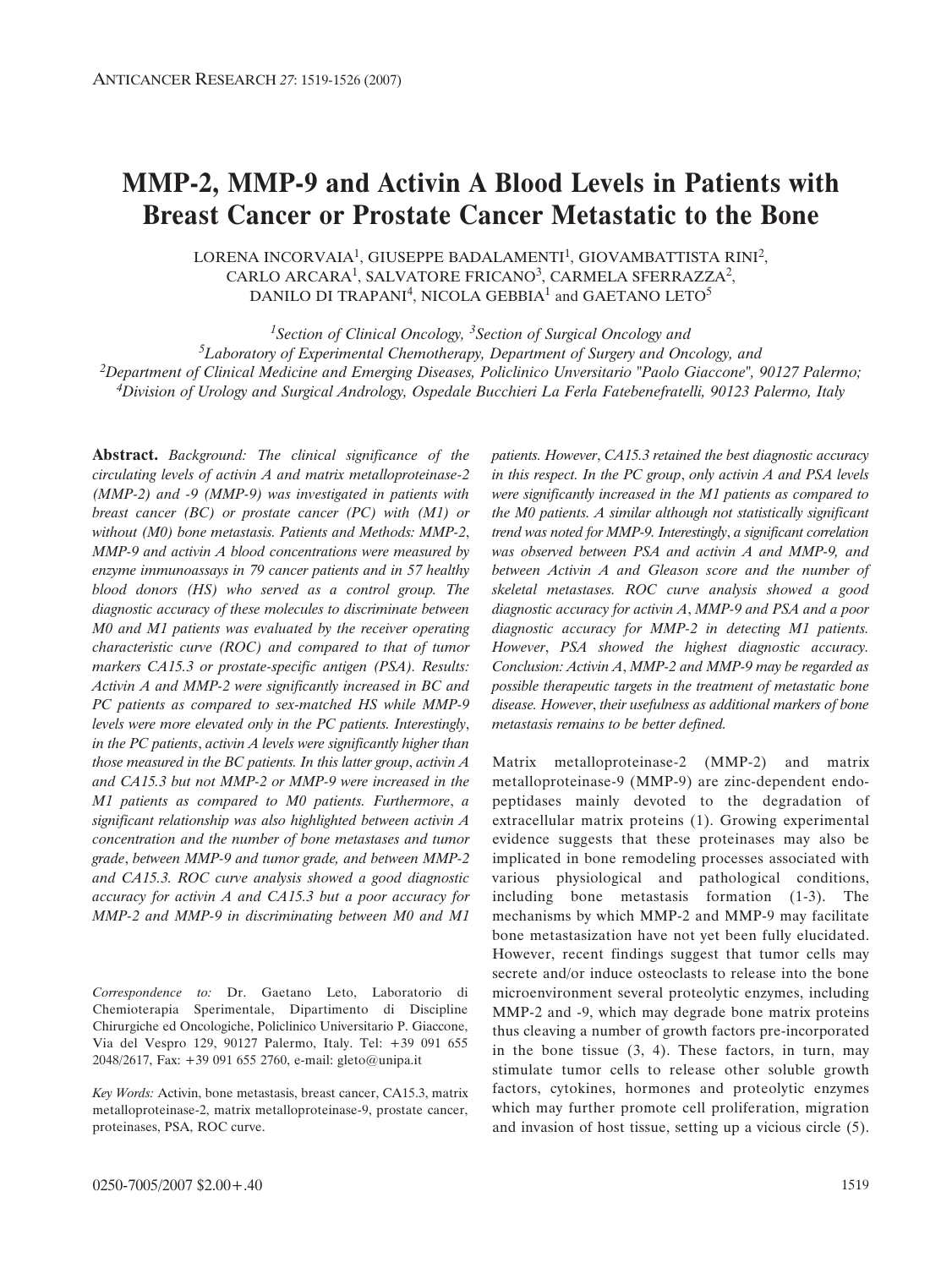|                     | Healthy subjects (HS)                    | Breast cancer patients (BC)      | Mean CP/HS ratio | $p$ -value*  |
|---------------------|------------------------------------------|----------------------------------|------------------|--------------|
| Activin A $(pg/ml)$ | $359.8 \pm 177.0$<br>$(n=30)$            | $932.3 \pm 927.1$<br>$(n=35)$    | 2.59             | < 0.0001     |
| $MMP-2$ (ng/ml)     | $781.4 \pm 190.7$<br>$(n=12)$            | $1564.3 \pm 433.0$<br>$(n=29)$   | < 0.0001<br>2.00 |              |
| MMP-9 $(ng/ml)$     | $64.5 \pm 39.2$ <sup>*</sup><br>$(n=12)$ | $94.5 \pm 64.3$<br>$(n=32)$      | 1.46             | $0.2$ (n.s.) |
|                     | Healthy subjects (HS)                    | Prostate cancer patients (PC)    | Mean CP/HS ratio | $p$ -value*  |
| Activin A $(pg/ml)$ | $437.3 \pm 198.4$<br>$(n=27)$            | $1055.6 \pm 731.7$ °<br>$(n=44)$ | 2.41             | < 0.0001     |
| $MMP-2$ (ng/ml)     | $774.2 \pm 217.4$<br>$(n=28)$            | $1603.5 \pm 437.1$<br>$(n=32)$   | 2.07             | < 0.0001     |
| MMP-9 $(ng/ml)$     | $41.3 \pm 41.0$<br>$(n=26)$              | $102.4 \pm 89.6$<br>$(n=27)$     | 2.48             | 0.016        |

Table I. *Activin A, MMP-2 and MMP-9 blood concentrations in healthy subjects and cancer patients.* 

Results are expressed as mean±standard deviation. n=number of evaluable subjects; \*Data analysis was computed by the non-parametric Mann-Whitney *U*-test; n.s. not significant;  $\degree p = 0.039$  *vs.* male HS and  $\degree p = 0.027$  *vs.* breast cancer.

Among the growth factors released during these events, several components of the transforming growth factor  $\beta$ ( $TGF- $\beta$$ ) superfamily seem to play an active role in the regulation of the expression levels of MMP-2 and MMP-9 during bone turnover processes associated with skeletal metastasis (6-9). In this context, recent studies have been focused on a specific member of this family of growth factors, namely activin A. In fact, it has been reported that this multifunctional cytokine appears to be implicated in the regulation of osteoblastic activity and osteoclast differentiation and in the modulation of intracellular MMP-2 and MMP-9 expression levels in osteoblasts, in osteoclasts and in bone metastatic cells (7-18). On the basis of these findings, the present study was undertaken to assess the clinical value of the circulating levels of these molecules as possible markers of bone metastatic spread in patients with breast (BC) or prostate cancer (PC).

## **Patients and Methods**

The present study included 57 registered healthy blood donors (HS) (30 female and 27 male) who served as a control group, 35 patients with histologically proven BC (median age 60, range 36- 77 years) and 44 patients with PC (median age 70, range 56-88 years). Both the BC and the PC groups comprised patients with localized disease (M0), and patients with bone metastases (M1) but no clinical evidence of extraskeletal involvement. Bone metastases were diagnosed by skeletal scintigraphy, skeleton xray or magnetic resonance imaging, or by a combination of these tests as required. The study was approved by the local ethical committee and carried out in accordance with the Declaration of Helsinki (19).

*Plasma MMP-2 and MMP-9 and serum activin A assays.* As the measurement of the circulating levels of MMP-2 and MMP-9 in the serum has been reported to be artificially higher compared to the values determined in the plasma (20, 21), blood samples obtained from patients before any surgical and/or clinical treatment were aliquoted either into EDTA-coated tubes for MMP-2 and -9 assay or into polycarbonate tubes for activin A assay. The blood in the polycarbonate tubes was allowed to clot at room temperature. Samples were then centrifuged at 3500 rpm for 15 min (Hereus Omnifuge 2.0 RS, Hereus Sepatech, Osterode, Germany). Serum or plasma aliquots were stored at -80°C until assayed. MMP-2, MMP-9 and activin A levels were determined by commercially available two-step sandwich enzyme-linked immunosorbent assay (ELISA) kits according to the manufacturer's instructions (Biotrak MMP-2 and MMP-9 ELISA kits, Amersham Bioscience, Little Chalfont, UK; Activin A Assay kit, Oxford Bio-Innovation Ltd, UK). The reported detection limits were 0.37 ng/ml for MMP-2, 0.6 ng/ml for MMP-9 and <78 pg/ml for activin A.

*Serum CA15.3 and PSA.* The tumor marker CA15.3 and prostatespecific antigen (PSA) serum levels were determined in the BC and PC patients respectively by an automated commercially available immunoluminometric assay (DiaSorin, Saluggia, Italy). The reference value and the detection limit reported by the manufacturer were 30 U/mL and <0.3 U/ml for CA15.3 and 3.2 ng/ml and <0.009 ng/ml for PSA respectively.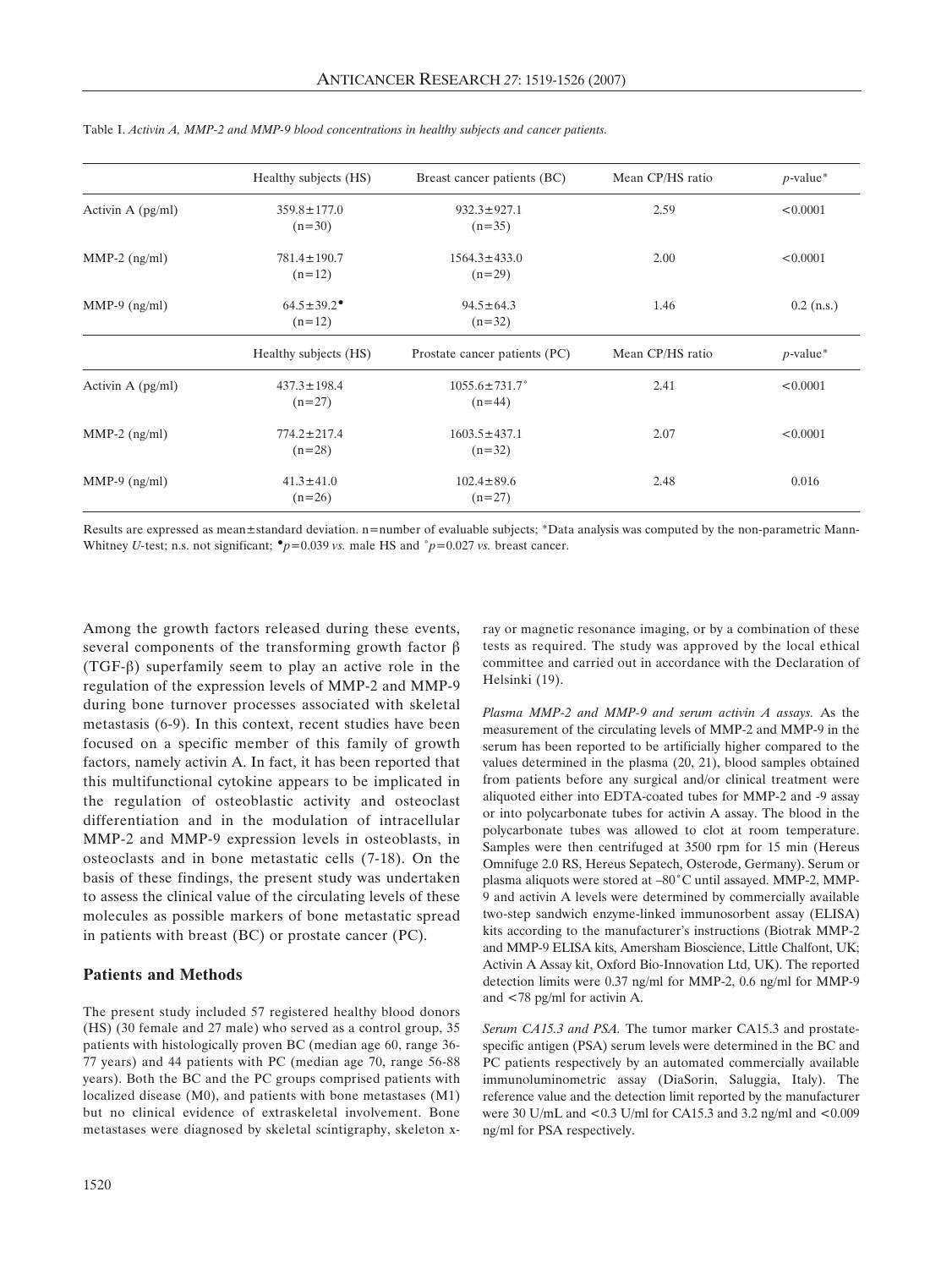| Parameter           | No metastasis (M0) | Bone metastasis (M1) | $M1/M0$ mean ratio | $p$ -value*     |
|---------------------|--------------------|----------------------|--------------------|-----------------|
| Breast cancer       |                    |                      |                    |                 |
| Activin A $(pg/ml)$ | $604.9 \pm 217.6$  | $1322.6 \pm 1261.7$  | 2.19               | $p = 0.047$     |
|                     | $(n=19)$           | $(n=16)$             |                    |                 |
| $MMP-2$ (ng/ml)     | $1699.6 \pm 347.9$ | $1532.5 \pm 482.4$   | 0.90               | $p=0.14$ (n.s.) |
|                     | $(n=17)$           | $(n=12)$             |                    |                 |
| $MMP-9$ (ng/ml)     | $104.5 \pm 74.4$   | $83.1 \pm 50.6$      | 0.79               | $p=0.52$ (n.s.) |
|                     | $(n=17)$           | $(n=15)$             |                    |                 |
| $CA15.3$ (U/ml)     | $17.9 \pm 8.1$     | $82.6 \pm 123.9$     | 4.6                | p < 0.0001      |
|                     | $(n=18)$           | $(n=16)$             |                    |                 |
| Prostate cancer     |                    |                      |                    |                 |
| Activin A (pg/ml)   | $705.9 \pm 311.1$  | $1315.3 \pm 831.0$   | 1.86               | $p = 0.0038$    |
|                     | $(n=17)$           | $(n=27)$             |                    |                 |
| MMP-2 $(ng/ml)$     | $1525.5 \pm 382.5$ | $1681.4 \pm 481.5$   | 1.1                | $p=0.48$ (n.s)  |
|                     | $(n=16)$           | $(n=16)$             |                    |                 |
| MMP-9 $(ng/ml)$     | $87.03 \pm 103.0$  | $113.05 \pm 80.9$    | 1.3                | $p=0.084$ (n.s) |
|                     | $(n=11)$           | $(n=16)$             |                    |                 |
| $PSA$ (ng/ml)       | $5.5 \pm 5.6$      | $463.7 \pm 1207.5$   | 84.3               | p < 0.0001      |
|                     | $(n=15)$           | $(n=28)$             |                    |                 |

Table II. *Activin A, MMP-2, MMP-9, CA15.3 and PSA circulating levels in patients with (M1) or without (M0) bone metastases.*

Results are expressed as mean±SD; n=number of evaluable subjects. Due to missing samples the number of patients in each group may vary. \*Mann-Whitney *U-*test; n.s.=not significant.

*Statistical analysis.* The statistical analysis was carried out by the Medcalc 7.4 statistical software package (MEDCALC version 7.4, Mariakerke, Belgium). Because of the uneven distribution of the data, as assessed by the D'Agostino-Pearson test for normal distribution, data analysis was performed where required by the non-parametric Mann-Whitney *U-*test and the Kruskall-Wallis test. The diagnostic sensitivity and the specificity of activin A, MMP-2, MMP-9, CA15.3 and PSA to discriminate between M0 and M1 patients were determined by the receiver operating characteristic curve (ROC) analysis (22). The significance of the difference between the areas under the ROC curves (AUC) was assessed according to Hanley and McNeil (23). *P*-values  $\leq 0.05$ were considered statistically significant.

#### **Results**

Activin A and MMP-2 blood levels were markedly increased in the BC and PC patients as compared to sex-matched HS (*p<*0.0001) while statistically significant higher levels of MMP-9 were observed only in the PC patients (*p=*0.016) (Table I). Interestingly, a slight, statistically significant increase in activin A concentration was observed in PC patients as compared to BC patients (*p=*0.027). In this latter group, activin A and CA15.3 were more elevated in M1 patients than in M0 patients (2.2- and 4.6-fold, respectively; *p=*0.047 and *p<*0.0001) while no significant difference was observed for MMP-2 and MMP-9  $(p=0.14$  and  $p=0.52$ , respectively) (Table II). Interestingly, in these patients a significant relationship was highlighted between activin A and the number of bone metastases (*p=*0.007) and tumor grade (*p=*0.046), between MMP-9 and tumor grade (*p=*0.013), and between MMP-2 and CA15.3 (*p=*0.0088) (Table III). ROC curve analysis showed a fair and good diagnostic performance for activin A  $(p=0.031)$  and CA15.3  $(p=0.001)$ , respectively, and a poor accuracy for MMP-2 (*p=*0.13) and MMP-9 (*p=*0.51) in discriminating between the M0 and M1 patients (Table IV). However, CA15.3 showed the largest AUC which was significantly higher than that of activin A (*p=*0.036), MMP-2 (*p=*0.01) or MMP-9 (*p=*0.002) (Figure 1). Conversely, the combination of CA15.3 with activin A, or MMP-2, or MMP-9 did not result in a diagnostic accuracy better than that of CA15.3 alone (data not shown). In the PC group, activin A and PSA but not MMP-2 blood levels were significantly increased in the M1 patients as compared to the M0 patients (*p=*0.0038; *p<*0.0001, and *p=*0.48 respectively) (Table II). A trend toward higher MMP-9 plasma concentrations was also noted in the M1 patients (*p=*0.084) (Table II). Moreover, in these patients, activin A serum levels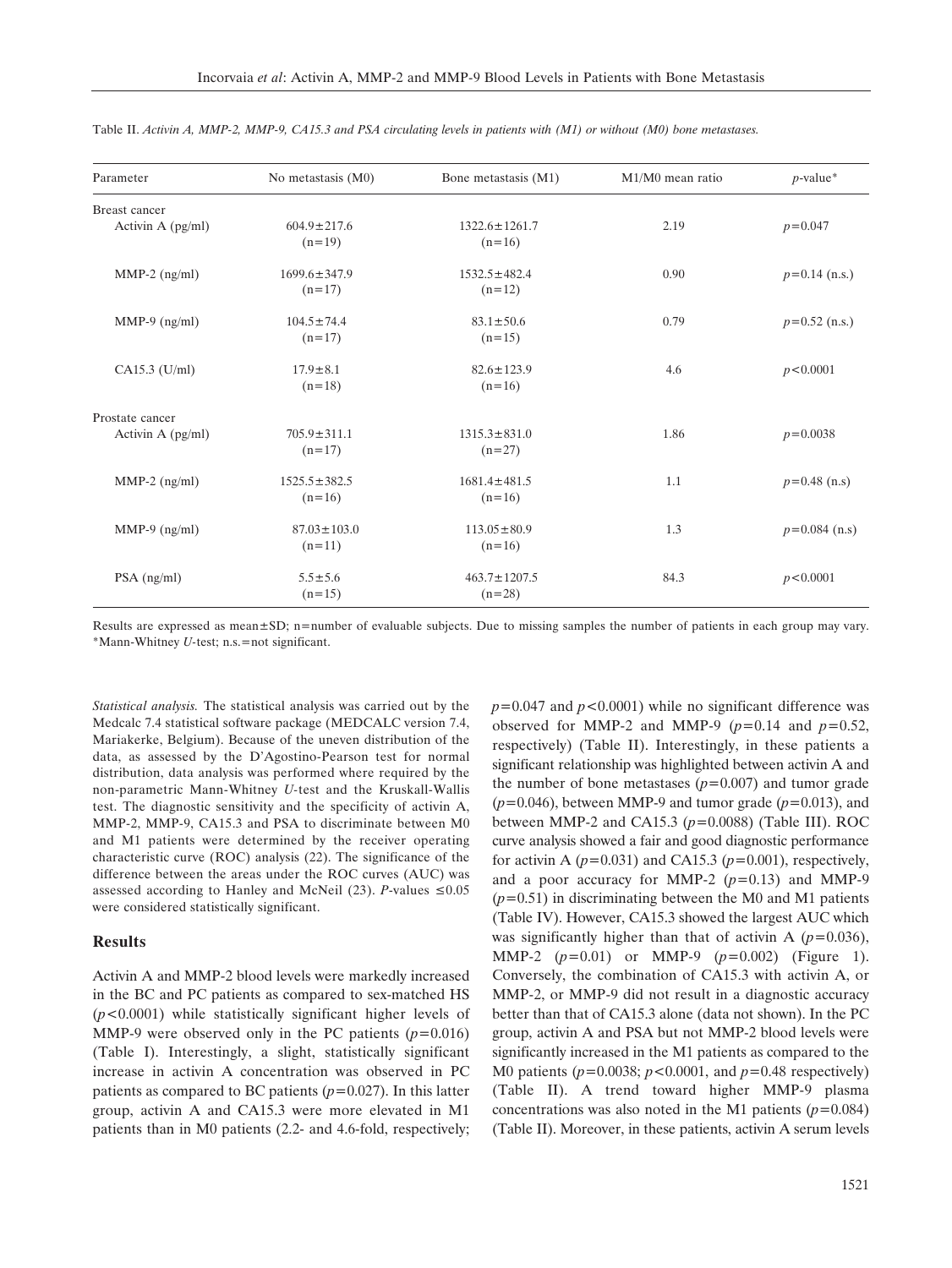|                          | <b>Breast Cancer</b>             |                               |                                  |  |  |
|--------------------------|----------------------------------|-------------------------------|----------------------------------|--|--|
| Parameter                | $MMP-2$ (ng/ml)                  | $MMP-9$ (ng/ml)               | Activin A (pg/ml)                |  |  |
| Tumor grade              |                                  |                               |                                  |  |  |
| G1                       | $1810.0 \pm 187.0$ (n=9)         | $141.5 \pm 58.6$ (n=9)        | $662.9 \pm 507.5$ (n=7)          |  |  |
| G <sub>2</sub>           | $1464.1 \pm 636.1$ (n=13)        | $103.9 \pm 62.8$ (n=13)       | $692.8 \pm 340.2$ (n=17)         |  |  |
| G <sub>3</sub>           | $1581.5 \pm 492.8 \text{ (n=9)}$ | $70.4 \pm 56.8$ (n=9)         | $1576.4 \pm 1424.3$ (n=11)       |  |  |
|                          | $p=0.28$ (n.s.) <sup>o</sup>     | $p = 0.013$ °                 | $p = 0.046$ °                    |  |  |
| No. of metastases        |                                  |                               |                                  |  |  |
| M <sub>0</sub>           | $1699.7 \pm 347.5$ (n=15)        | $104.5 \pm 74.7$ (n=15)       | $603.7 \pm 217.9$ (n=19)         |  |  |
| $M > 1-4$                | $1180.5 \pm 249.4 \text{ (n=6)}$ | $105.0 \pm 62.4$ (n=6)        | $701.1 \pm 434.4 \text{ (n=9)}$  |  |  |
| M > 4                    | $1509.7 \pm 576.3$ (n=7)         | $66.7 \pm 33.1$ (n=7)         | $2121.4 \pm 1551.6$ (n=7)        |  |  |
|                          | $p=0.3(n.s.)$ °                  | $p=0.5$ (n.s.) <sup>o</sup>   | $p = 0.007$ °                    |  |  |
| CA15.3                   |                                  |                               |                                  |  |  |
| $<$ 24.9 U/ml $\bullet$  | $1831.0 \pm 439.4$ (n=14)        | $90.2 \pm 64.4$ (n=17)        | $871.4 \pm 961.3$ (n=21)         |  |  |
| $>24.9$ U/ml             | $1348.0 \pm 529.4$ (n=15)        | $99.3 \pm 66.01$ (n=15)       | $927.5 \pm 745.9$ (n=13)         |  |  |
|                          | $p = 0.0088*$                    | $p=0.5$ (n.s.)*               | $p=0.4(n.s.)$ *                  |  |  |
|                          |                                  | <b>Prostate Cancer</b>        |                                  |  |  |
| Parameter                | $MMP-2$ (ng/ml)                  | $MMP-9$ (ng/ml)               | Activin A $(pg/ml)$              |  |  |
| Gleason score            |                                  |                               |                                  |  |  |
| $2 - 4$                  | $1616.0 \pm 314$ (n=8)           | $51.5 \pm 22.4$ (n=8)         | $718.9 \pm 432.4 \text{ (n=9)}$  |  |  |
| $5 - 7$                  | $1589.5 \pm 401$ (n=12)          | $133.9 \pm 108.2$ (n=12)      | $868.7 \pm 292.8 \text{ (n=23)}$ |  |  |
| $8 - 10$                 | $1513.7 \pm 473$ (n=6)           | $70.4 \pm 56.8$ (n=6)         | $1630.0 \pm 1069.5$ (n=10)       |  |  |
|                          | $p=0.72$ (n.s.) <sup>o</sup>     | $p=0.23$ (n.s.) <sup>o</sup>  | $p = 0.029$ °                    |  |  |
| No. of metastases        |                                  |                               |                                  |  |  |
| M <sub>0</sub>           | $1657.9 \pm 423.3$ (n=11)        | $87.1 \pm 103$ (n=11)         | $700.6 \pm 314.1$ (n=17)         |  |  |
| $M1-4$                   | $1514.2 \pm 527.9$ (n=6)         | $114.7 \pm 36.2$ (n=6)        | $1247.1.0 \pm 803.8$ (n=7)       |  |  |
| M > 4                    | $1535.3 \pm 346.7$ (n=10)        | $112.4 \pm 39.8$ (n=10)       | $1295.0 \pm 859.7$ (n=20)        |  |  |
|                          | $p=0.46$ (n.s.) <sup>o</sup>     | $p=0.77$ (n.s. <sup>o</sup> ) | $p = 0.022$ °                    |  |  |
| <b>PSA</b>               |                                  |                               |                                  |  |  |
| $<$ 16.9 ng/ml $\bullet$ | $1532.9 \pm 365.3$ (n=18)        | $70.8 \pm 77.5$ (n=11)        | $868.5 \pm 687.6$ (n=20)         |  |  |
| $>16.9$ ng/ml            | $1686.5 \pm 536.0$ (n=13)        | $127.4 \pm 83.1$ (n=15)       | $1277.4 \pm 745.9$ (n=23)        |  |  |
|                          | $p=0.7$ (n.s.)*                  | $p=0.021*$                    | $p=0.0051*$                      |  |  |

Table III. *Activin A, MMP-2 and MMP-9 distribution in patients with breast cancer or prostate cancer according to some clinicobiological parameters of progression.*

Data are expressed as mean±SD; n= number of evaluable subjects. Due to some missing samples the number of patients in each group may vary. \*Mann-Whitney *U*-test;  $\degree$  Kruskall-Wallis test; n.s. = not significant;  $\degree$  cut-off value determined by ROC curve.

positively correlated with PSA (*p=*0.005), Gleason score  $(p=0.029)$  and number of bone lesions  $(p=0.022)$ , while MMP-9 plasma concentrations were significantly associated with PSA only (*p=*0.021) (Table III). In contrast, no correlation was observed between MMP-2 and the clinicobiological parameters considered (Table III). ROC curve analysis showed a good diagnostic accuracy for activin A, MMP-9 and PSA but a poor diagnostic performance for MMP-2 in discriminating between the M1 and M0 patients (Table IV). PSA showed the largest AUC which was significantly higher than the AUCs of activin A (*p=*0.0012),

MMP-2 (*p=*0.006) and MMP-9 (*p=*0.004) (Figure 1). Again, the combination of PSA with any of the other markers did not result in an improved diagnostic performance in detecting patients with bone metastasis (data not reported).

### **Discussion**

The results showed that the patients with breast or prostate cancer have increased circulating levels of activin A, MMP-2 and MMP-9 as compared to the sex-matched control group. These data confirm, in part, previous observations from other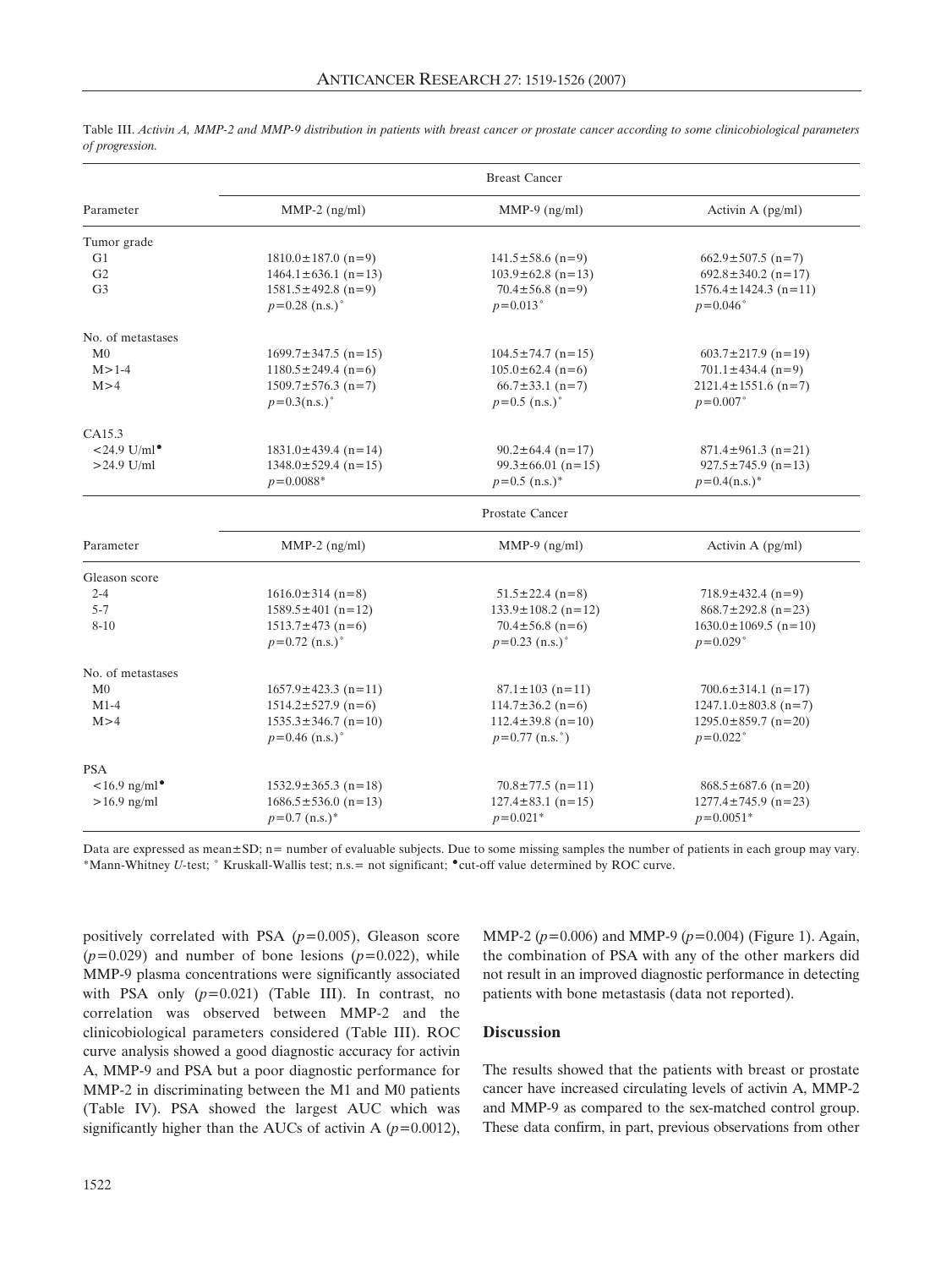|                              | AUC (95% CI)                                   | Cut-off value $\delta$ | Sensitivity (95%CI) | Specificity $(95\%CI)$ | $+LR$ | $-LR$ | <b>PPV</b> | <b>NPV</b> |
|------------------------------|------------------------------------------------|------------------------|---------------------|------------------------|-------|-------|------------|------------|
| Breast cancer<br>Activin A   | $0.69 \pm 0.1$ (0.48-0.84)<br>$p = 0.031$      | $570$ pg/ml            | 75.0 (47.6-92.6)    | $63.2(38.4-83.6)$      | 2.04  | 0.40  | 63.2       | 75.0       |
| $MMP-2$                      | $0.68 \pm 0.1$ (0.47-0.83)<br>$p=0.13$ (n.s.)  | 1195.6 $ng/ml$         | $41.7(15.3-72.2)$   | $100(80.3-100)$        |       | 0.58  | 100        | 70.8       |
| $MMP-9$                      | $0.51 \pm 0.1$ (0.31-0.71)<br>$p=0.68$ (n.s.)  | $133.2$ ng/ml          | 93.3 (68.0-98.9)    | 29.4 (10.4-55.9)       | 1.32  | 0.23  | 53.8       | 83.4       |
| CA15.3                       | $0.92 \pm 0.05$ (0.78-0.99)<br>$p = 0.0001$    | 24.9 U/ml              | 81.2 (54.3-95.7)    | 88.9 (65.2-98.3)       | 7.31  | 0.21  | 86.6       | 84.2       |
| Prostate cancer<br>Activin A | $0.77 \pm 0.07$ (0.61-0.89)<br>$p = 0.0002$    | $740$ pg/ml            | 85.7 (63.6-96.8)    | 73.7 (48.8-90.8)       | 3.26  | 0.19  | 78.3       | 82.4       |
| $MMP-2$                      | $0.57 \pm 0.11$ (0.39-0.78)<br>$p=0.48$ (n.s.) | $1482$ ng/ml           | $62.5(35.5-87.4)$   | 56.2 (29.9-80.2)       | 1.43  | 0.67  | 58.8       | 60.0       |
| $MMP-9$                      | $0.70 \pm 0.1$ (0.49-0.86)<br>$p = 0.049$      | $49.9$ ng/ml           | 87.5 (61.6-98.1)    | $63.6(30.9-88.8)$      | 2.41  | 0.20  | 77.8       | 77.8       |
| <b>PSA</b>                   | $0.95 \pm 0.04$ (0.82-0.99)<br>$p = 0.0001$    | $16.9$ ng/ml           | 81.8 (58.1-94.4.)   | $100(76.7-100)$        |       | 0.19  | 100        | 77.8       |

Table IV. *Sensitivity, specificity and diagnostic accuracy of activin A, MMP-2, MMP-9, CA15.3 and PSA in the detection of patients with bone metastases.*

¨Cut-off limits determined by ROC curve analysis; AUC: area under the ROC curve (95% confidence interval); +LR=positive likelihood ratio; –LR=negative likelihood ratio; PPV=positive predictive value; NPV=negative predictive value; (n.s.)=not significant.

studies and further support the hypothesis of an active role of these molecules in tumor progression (24-34). On the other hand, our investigations failed to highlight any significant difference in the plasma levels of MMP-2 or MMP-9 between M0 and M1 patients either in breast cancer or prostate cancer. However, in the PC group, MMP-9 levels bordered on statistical significance. These findings fit well with the data from some investigations (35, 36) but, at the same time, are in contrast with those from others (28, 31-34). The discrepancies in these results may in part, be explained by the different criteria for selection of patients. Unlike other investigations, our study included only patients with bone metastasis and no clinically evident extraskeletal involvement. Additionally, the different assay methods used and the number of subjects included may also account for these conflicting results. Interestingly, our data have further highlighted the significantly higher circulating levels of activin A in the PC patients compared to the BC patients. These findings and the strong correlation observed between the serum concentrations of this cytokine and the number of bone metastases and PSA levels support the hypothesis of an active role of activin A in the modulation of the osteoblastic activity which, in prostate cancer, is known to be predominant and may account for the osteoblastic reactions induced by tumor cells (8, 37-40). Additionally, the trend towards higher levels of MMP-9 noted in the M1 patients and the positive correlation between this proteinase and PSA concentrations further support the concept of a preferential involvement of MMP-9 in facilitating bone metastasis formation in prostate cancer (3-5, 8, 9, 18, 33, 34, 36, 39). These data were suggestive of a potential clinical use of these molecules as additional indicators of bone metastatic spread in prostate cancer. However, ROC analysis performed to assess this hypothesis showed that neither activin A nor MMP-9 showed a diagnostic accuracy superior to the classical tumor marker PSA in detecting patients with metastatic bone disease, nor did their combination result in an improved diagnostic efficiency. In summary, the present study suggests that activin A and MMP-9 may have a preferential role in facilitating bone metastasis formation in prostate cancer, while a direct role of MMP-2 in this pathogenesis in PC and BC remains questionable. Therefore, activin A and MMP-9 may be regarded as possible novel therapeutic targets in the treatment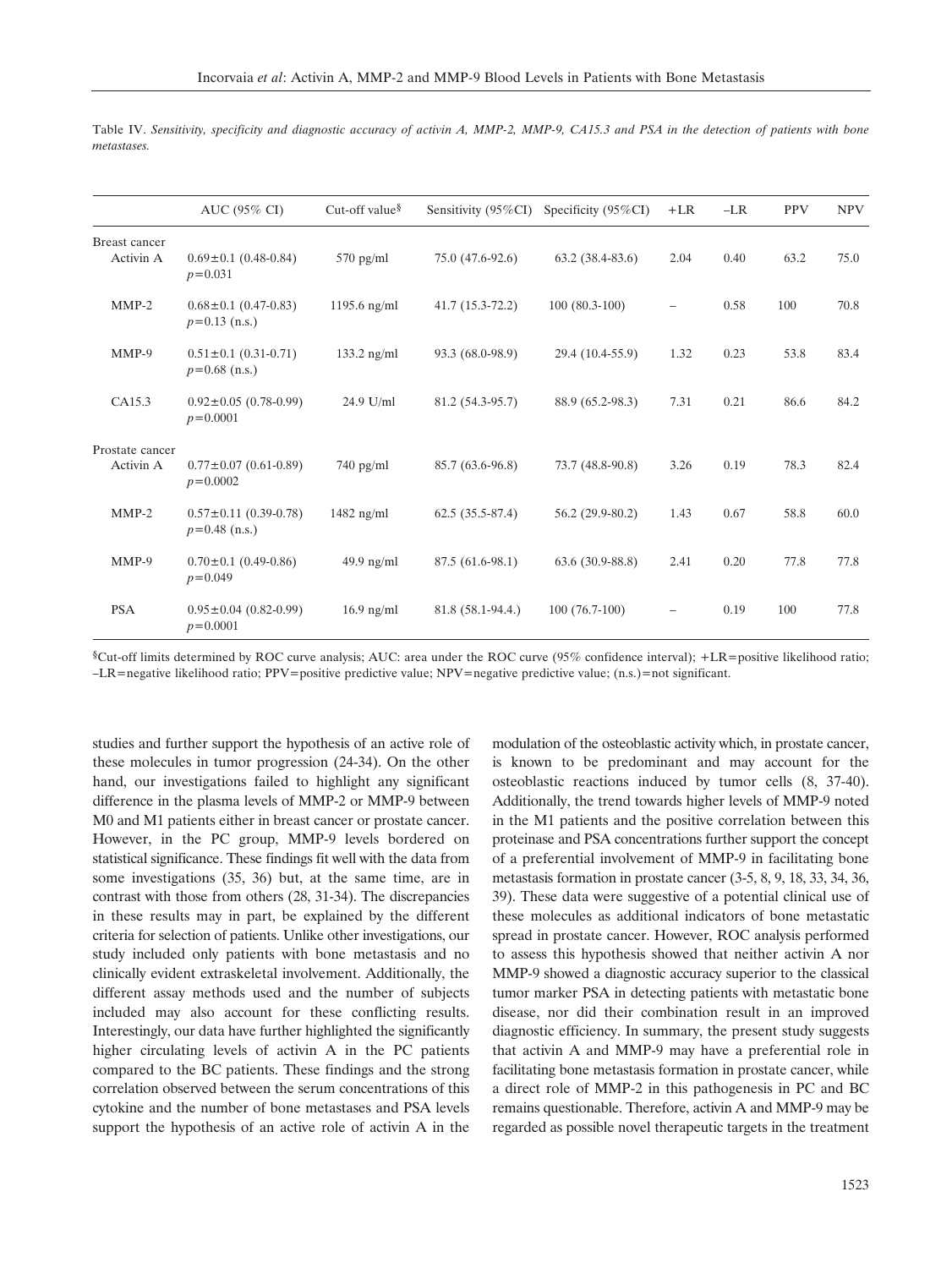

Figure 1. *ROC curves for activin A, MMP-2 and MMP-9 in patients with bone metastases from breast or prostate cancer. Pairwise comparison with CA15.3 or PSA.* 

of metatastic bone disease. However, the clinical relevance of all these molecules as additional markers of skeletal metastasis needs to be better defined. Further studies with a larger number of subjects are warranted by these findings.

#### **Acknowledgements**

This work was supported by funds from Ministero della Università e Ricerca (MiUR ex quota 60%) and, in part, by funds from Piano Sanitario Nazionale 2004, Ministero della Salute.

#### **References**

- 1 Sternlicht MD and Werb Z: How matrix metalloproteinases regulate cell behaviour. Ann Rev Cell Dev Biol *17*: 463-516, 2001.
- 2 Witty JP, Foster SA, Stricklin GP, Matrisian LM and Stern PH: Parathyroid hormone-induced resorption in fetal rat limb bones is associated with production of the metalloproteinases collagenase and gelatinase B. J Bone Miner Res *11(1)*: 727-728, 1996.
- 3 Bonfil RD, Osenkowski P, Fridman R and Cher ML: Matrix metalloproteinases and bone metastasis. Cancer Treat Res *118*: 173-195, 2004.
- 4 Dong Z, Bonfil RD, Chinni S, Deng X, Trindale FJC, Bernardo M, Vaishampayan U, Che M, Sloane BF, Sheng S, Fridman R and Cher ML: Matrix metalloproteinase activity and osteoclasts in experimental prostate cancer bone metastasis tissue. Am J Pathol *166(4)*: 1173-1186, 2005.
- 5 Roodman GD: Mechanism of bone metastasis. N Eng J Med *350*: 1655-1664, 2004.
- 6 Chang H, Brown CW and Matzuk MM: Genetic analysis of the mammalian transforming growth factor- $\beta$ -superfamily. Endocr Rev *23*: 787-823, 2002.
- 7 Elliot RL and Blobe GC: Role of transforming growth factor beta in human cancer. J Clin Oncol *23(9)*: 2078-2093, 2005.
- 8 Festuccia C, Angelucci A, Gravina GL, Villanova I, Teti A, Albini A, Bologna M and Abini A: Osteoblast-derived TGFbeta1 modulates matrix degrading protease expression and activity in prostate cancer cells. Int J Cancer *85(3)*: 407-415, 2000.
- 9 Wilson MJ, Sellers RG, Wiehr C, Melamud O, Pei D and Peehl DM: Expression of matrix metalloproteinase-2 and -9 and their inhibitors, tissue inhibitor of metalloproteinase-1 and -2, in primary cultures of human prostatic stromal and epithelial cell J Cell Physiol *191(2)*: 208-216, 2002.
- 10 Risbridger GP, Schmitt JF and Robertson DM: Activins and inhibins in endocrine and other tumors. Endocr Rev *22(6)*: 836- 858, 2001.
- 11 Sakai R and Yuzuru E: Involvement of activin in the regulation of bone metabolism. Mol Cell Endocrinol *180*: 183-188, 2001.
- 12 Sakai R, Eto Y, Hirafuji M and Shinoda H: Activin release from bone coupled to bone resorption in organ culture of neonatal mouse calvaria. Bone *26*: 235-240, 2000.
- 13 Fuller K, Bayley KE and Chambers TJ: Activin A is an essential cofactor for osteoclast induction. Biochem Biophys Res Comm *268*: 2-7, 2000.